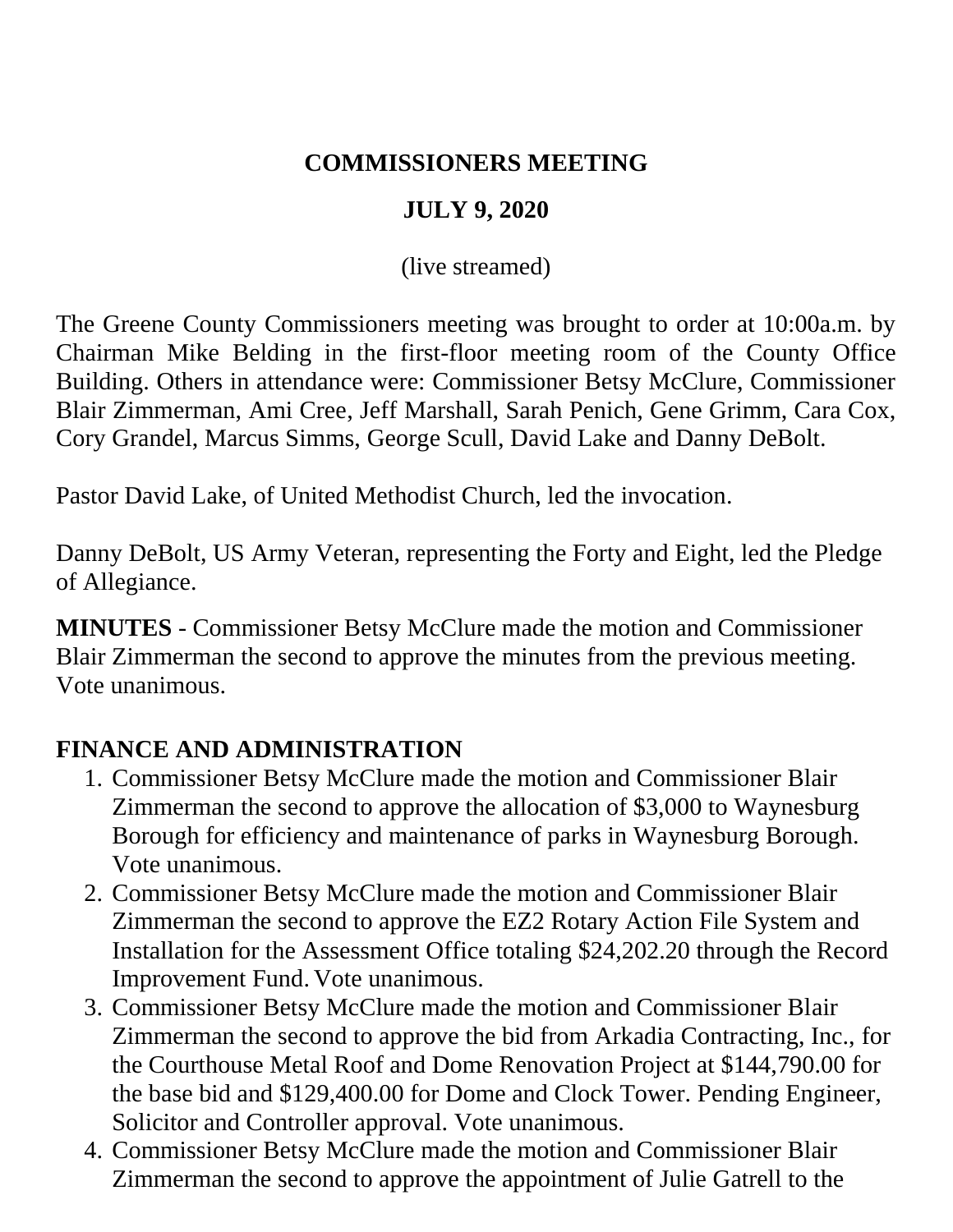Greene County Planning Commission Board. Term to expire on 12/31/2023. Vote unanimous.

- 5. Commissioner Betsy McClure made the motion and Commissioner Blair Zimmerman the second to approve the Lease Agreement between the County of Greene and Axiom Family Counseling for Commercial Building space located at 30 West High Street Waynesburg PA, 15370 in the amount of \$1,050.00 a month with the option to extend after the first year. Vote unanimous.
- 6. Commissioner Betsy McClure made the motion and Commissioner Blair Zimmerman the second to approve the Cooperation Agreement between the County of Greene and Waynesburg University for a Redevelopment Assistance Capital Program Grant for \$1,000,000 and the associated Resolution to file the Application. Pending Solicitor approval. Vote unanimous.
- 7. Commissioner Betsy McClure made the motion and Commissioner Blair Zimmerman the second to approve the Amendment to the Agreement between Columbia Telecommunication Corporation and the County of Greene for an extended time period of December 31, 2020. Vote unanimous.

## **CDBG**

1. Commissioner Betsy McClure made the motion and Commissioner Blair Zimmerman the second to approve the Request for Release of Funds from the Community Development Block Grant for Dunkard Township, Bobtown Blight Demo. Vote unanimous.

# **CYS**

1. Commissioner Betsy McClure made the motion and Commissioner Blair Zimmerman the second to approve the FY19/20 City Mission, Living Stones, Inc. Contract. Vote unanimous.

# **HUMAN SERVICES**

1. Commissioner Betsy McClure made the motion and Commissioner Blair Zimmerman the second to approve the FY 2020-21 Human Services Block Grant Plan. Vote unanimous.

# **MENTAL HEALTH AND INTELLECTUAL DISABILITIES**

- 1. Commissioner Betsy McClure made the motion and Commissioner Blair Zimmerman the second to approve the FY20-21 Contracts with:
- Adam Belletti, Esquire, for MH hearing officer, not to exceed \$5,000
- Meyer Law Office, P.C., for MH hearing officer, not to exceed \$15,000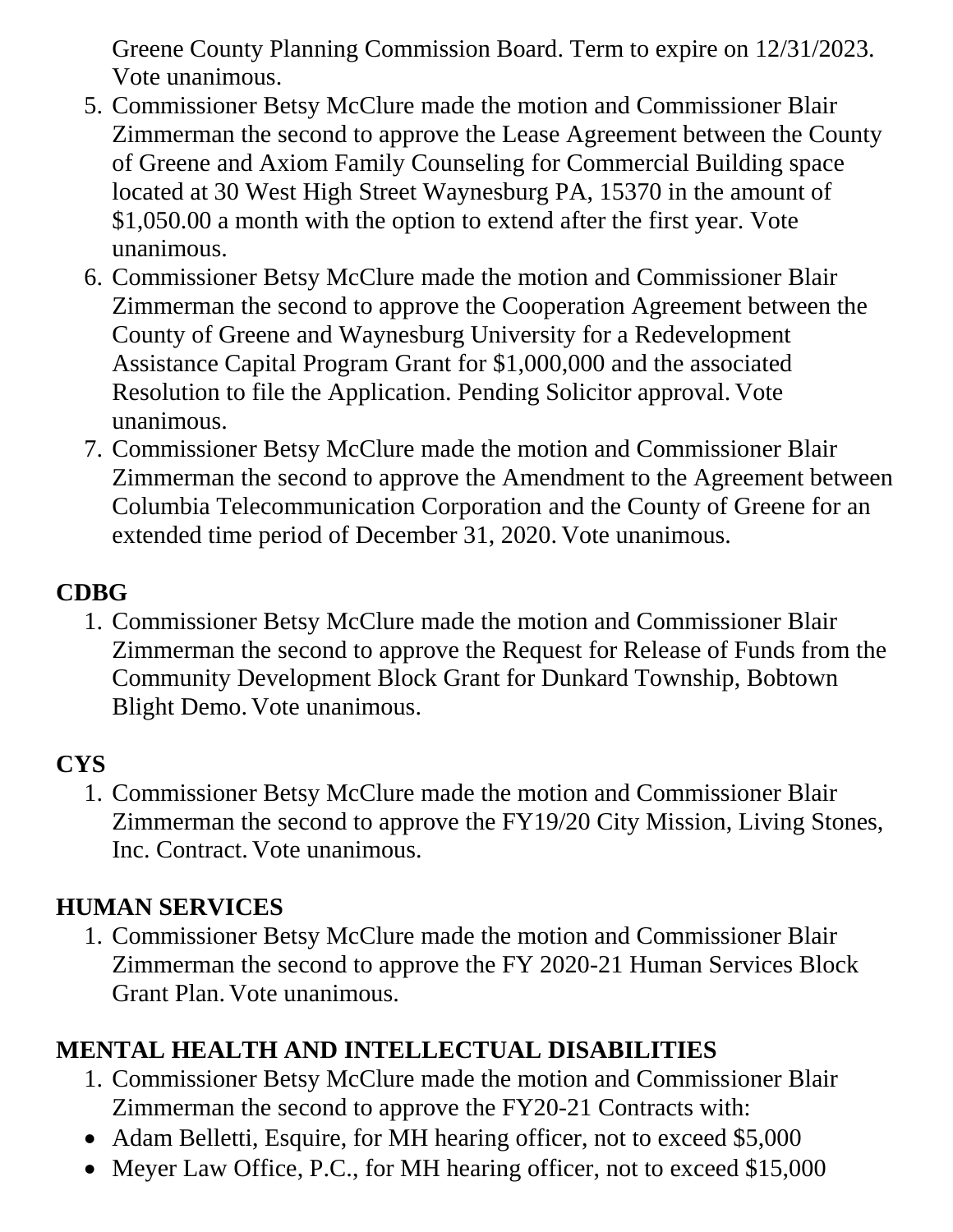• Specialized Therapy and Related Services, LLC. (STARS), for early intervention services, not to exceed \$450,000. Vote unanimous.

### **PARKS AND RECREATION**

1. Commissioner Betsy McClure made the motion and Commissioner Blair Zimmerman the second to approve the approval of the low bid from Raffle Construction at \$48,985.00, for MonView Roller Rink Updates. Pending Solicitor and Controller approval. Vote unanimous.

## **PROBATION**

1. Commissioner Betsy McClure made the motion and Commissioner Blair Zimmerman the second to approve the Purchase of Service Agreement for the FY2021. Vote unanimous.

## **NOTICES**

- 1. Consol Pennsylvania Coal Company LLC permit has been revised to add 13.5 acres for installation of 3 degas boreholes in the G2 Panel at Enlow Fork Mine located in Morris Township.
- 2. Markwest will conduct annual maintenance by performing the right-of-way clearing activities.
- 3. CNX Midstream Partners, are applying to the PA DEP for a General Permit associated with the GH to Hopewell Pipeline slope Remediation Project located in Center Township.
- 4. Jackson Township is applying for a GP-7 Minor Road Crossing Coverage to replace a failing culvert located on Keyhole Road.
- 5. Springhill Township applied for a GP-3 Bank Rehabilitation, Bank Protection, and Gravel Bar Removal Permit for Coon Run Road.
- 6. Columbia Gas Transmission, LLC applied for a Chapter 105 Water Obstructions and Encroachment General Permit Registration.
- 7. EQM Gathering, OPCOO, LLC is applying for an ESCGP-3 Major Modification to Cole Farms Compressor located in Wayne Township.
- 8. Michael Baker International is providing notification regarding a pending submission of a Chapter 105 for Bedilion Waterline Stream Crossing located in Morris Township.
- 9. DeNoon Lumber Company LLC, is submitting an application to the PA DEP for a GP-8 Temporary Road Crossing at Hewitt Run and an unnamed tributary of Mudlick Fork.

# **PUBLIC COMMENT**